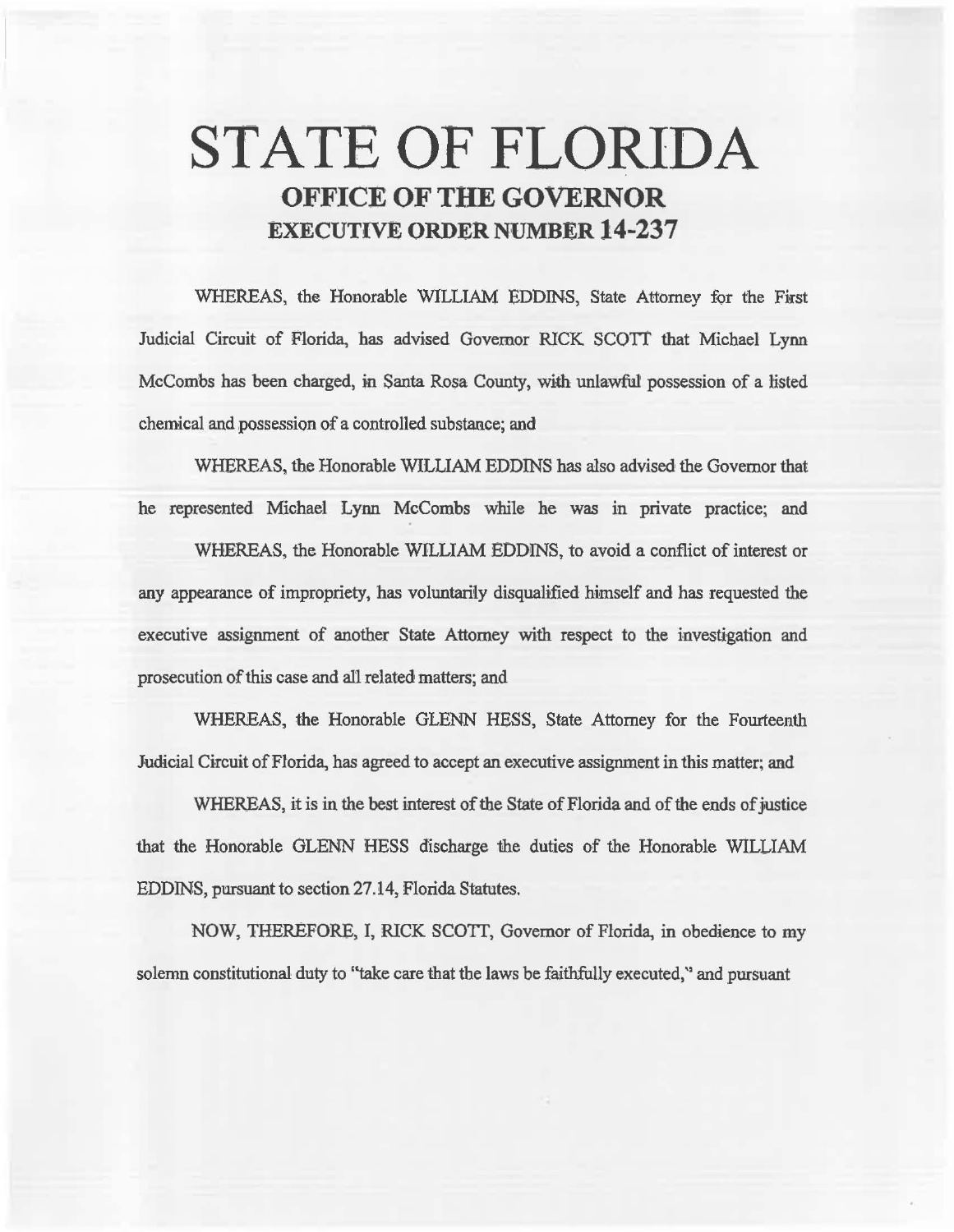to the Constimtion and laws of the State of Florida, issue the following Executive Order, effective immediately:

### Section 1.

The Honorable GLENN HESS, State Attorney for the Fourteenth Judicial Circuit of Florida, referred to as the "Assigned State Attorney," is assigned to discharge the duties of the Honorable WILLIAM EDDINS, State Attorney for the First Judicial Circuit of Florida, as they relate to the investigation, prosecution and all matters related to Michael Lynn McCombs.

## Section 2.

The Assigned State Attorney or one or more Assistant State Attorneys and Investigators, who have been designated by the Assigned State Attorney, shall proceed immediately to the First Judicial Circuit of Florida, and are vested with the authority to perform the duties prescribed herein.

#### Section 3.

All residents of the First Judicial Circuit are requested, and all public officials are directed, to cooperate and render whatever assistance is necessary to the Assigned State Attorney, so that justice may be served.

#### Section 4.

The period of this Executive Assignment shall be for one  $(1)$  year, to and including August 20, 2015.